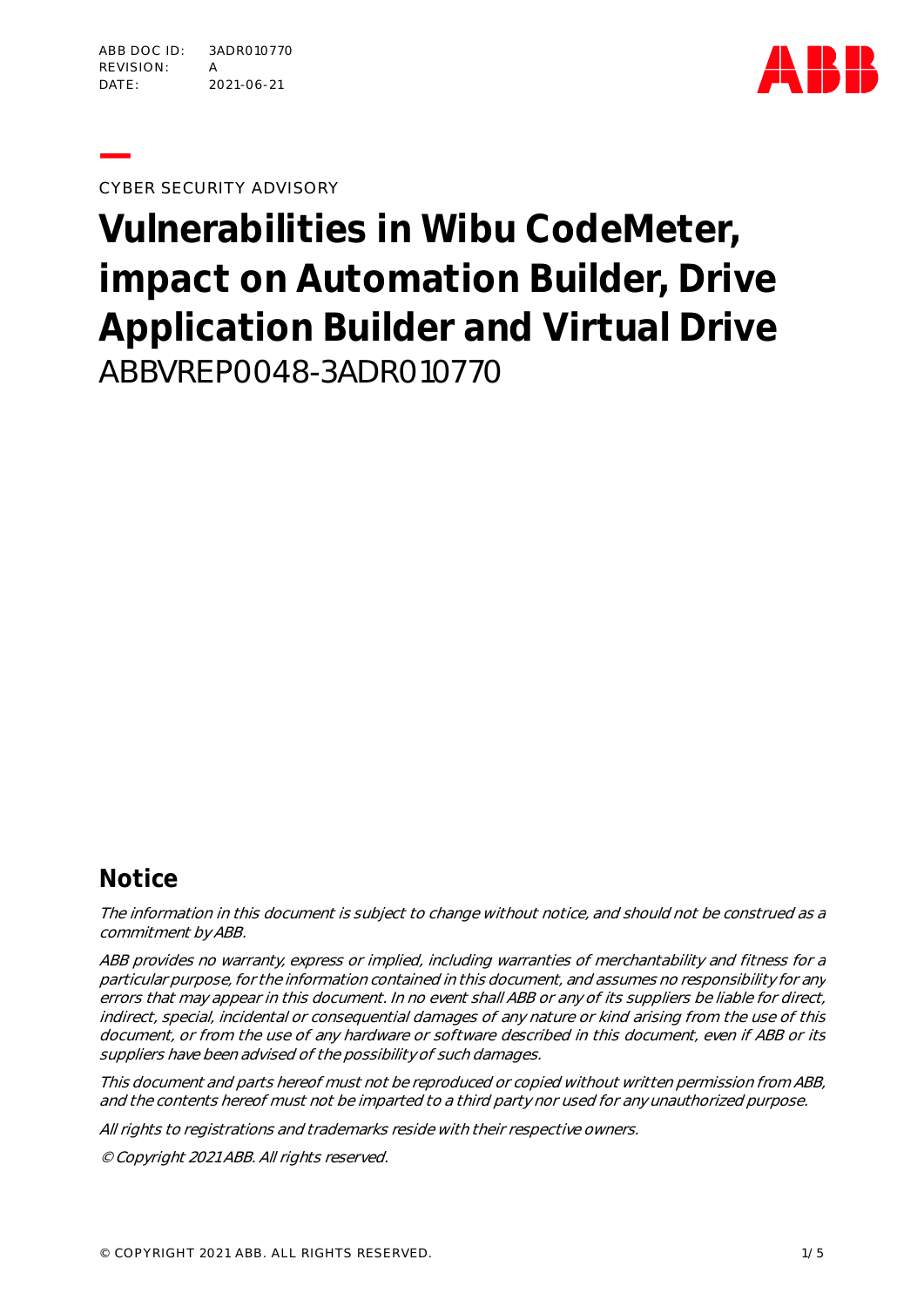ABB DOC ID: 3ADR010770 CYBER SECURITY ADVISORY REVISION: A DATE: 2021-06-21

# **Affected Products**

- Automation Builder (AB) versions 2.4.1.1062 and earlier
- Drive Application Builder (DAB) versions 1.1.1.631 and earlier
- Virtual Drive version 1.0.2.105 and earlier

# **Vulnerability IDs**

ABB ID: ABBVREP0048-3ADR010770

| <b>CVE</b>     | CVSSv3 Score |
|----------------|--------------|
| CVE-2021-20093 | 9.1          |
| CVE-2021-20094 |              |

### **Summary**

ABB is aware of public reports of a vulnerability in the product versions listed above. An attacker who successfully exploited these vulnerabilities could causeWibu CodeMeter License Server to crash or in case of CVE-2021-20093 read data from heap memory.

The vulnerabilities can only be exploited when changing the default settings of Wibu CodeMeter, mainly when using Wibu CodeMeter to manage network access to licenses on a license server. However, a potential attacker must already have local access to the system.

The vulnerabilities have been closed with Wibu CodeMeter V7.21a. Wibu CodeMeter V7.21a is available for download from the Wibu website.

# **Vulnerability Severity**

The severity assessment has been performed by using the FIRST Common Vulnerability Scoring System (CVSS) v3. The CVSS Environmental Score, which can affect the vulnerability severity, is not provided in this advisory since it reflects the potential impact of a vulnerability within the end-user organizations' computing environment; end-user organizations are therefore recommended to analyze their situation and specify the Environmental Score.

CVE-2021-20093:

CVSS v3 base score: 9.1 (Critical)

CVSS v3 Vector: AV:N/AC:L/PR:N/UI:N/S:U/C:H/I:N/A:H

CVE-2021-20094:

CVSS v3 base score: 7.5 (High)

CVSS v3 Vector: AV:N/AC:L/PR:N/UI:N/S:U/C:N/I:N/A:H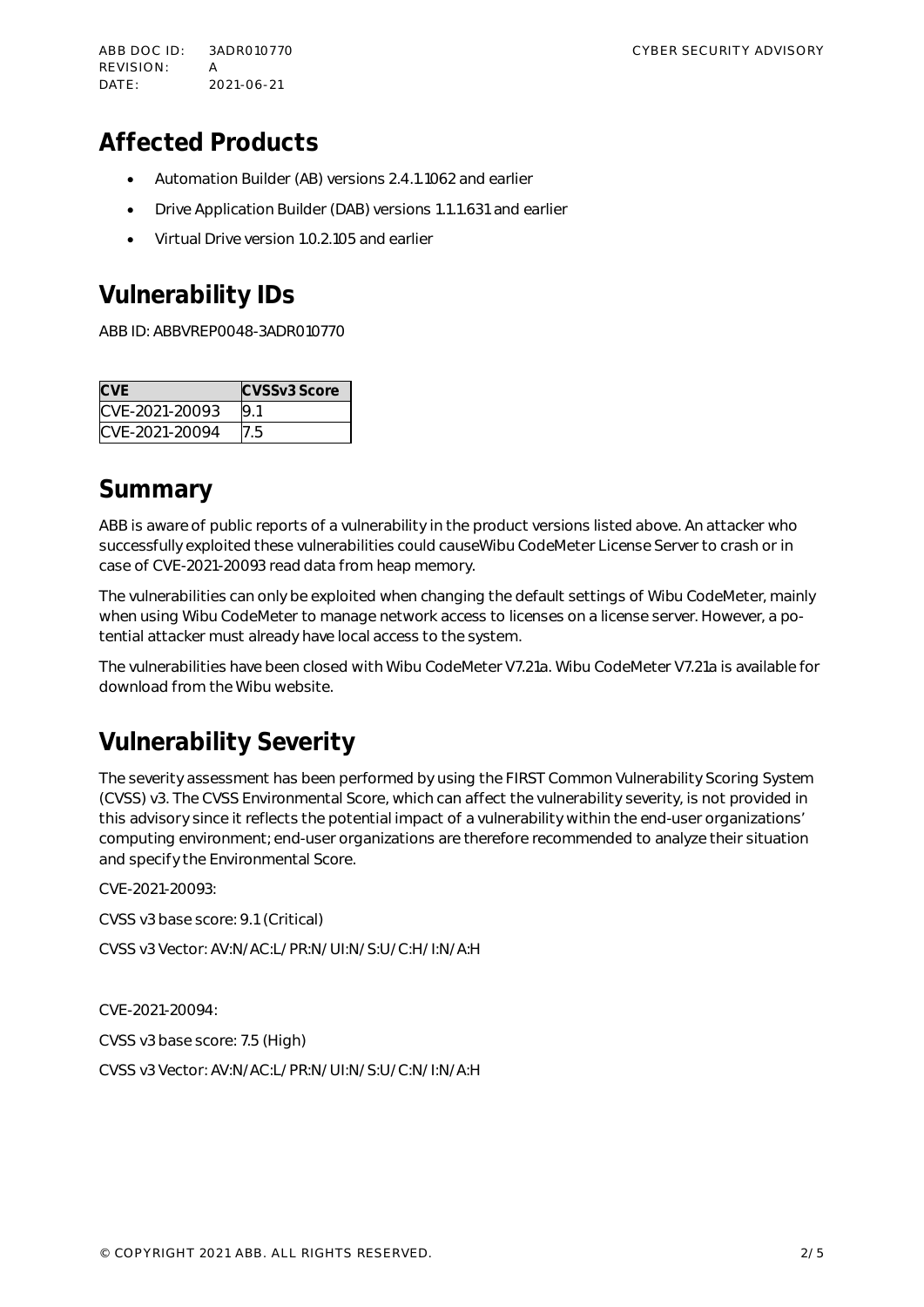# **Recommended immediate actions**

We recommend all users to immediately update to Wibu CodeMeter V7.21a or later (Windows 32/64-Bit version). Latest Wibu CodeMeter versions are available for public download from the Wibu website (<https://www.wibu.com/support/user/user-software.html>).

If for any reasons the recommended update cannot be made and if Wibu CodeMeter is not used to manage network access to licenses on a license server, ABB recommends to check that the default settings are kept, especially:

- Run CodeMeter as client only and use localhost as binding for the CodeMeter communication. With binding to localhost an attack is no longer possible via remote network connection. The network server is disabled by default.
- The CmWAN server is disabled by default. Please check if CmWAN is enabled and disable the feature.

# **Vulnerability Details**

### CVE-2021-20093

An attacker could send a specially crafted TCP/IP packet that causes the CodeMeter Runtime network server (default port 22350) to return packets containing data from the heap. When generating a response, the server copies data from a heap-based buffer to an output buffer to be sent in the response. The amount to copy is controlled by the client. An unauthenticated remote attacker can exploit this issue to disclose heap memory contents or crash the CodeMeter Runtime

#### CVE-2021-20094

An attacker could send a specially crafted HTTP(S) request to the CodeMeter Runtime CmWAN server that causes CodeMeter Runtime Server (i.e., CodeMeter.exe) to crash. The recommended/standard setup is to run a CodeMeter Runtime CmWAN server only behind a reverse proxy with TLS and user authentication. If this is the case and the attacker is not on the same network as the CmWAN server, the attack is only possible for authenticated users. If the attacker is on the same network as the CmWAN server, an unauthenticated user can perform the attack. This is only the case if the attacker can access the CmWAN port directly (default port 22351)

# **Mitigating Factors**

Recommended security practices and firewall configurations can help protect an industrial control network from attacks that originate from outside the network. Such practices include ensuring that protection, control & automation systems are physically protected from direct access by unauthorized personnel, have no direct connections to the Internet, and are separated from other networks by means of a firewall system that has a minimal number of ports exposed, and others that have to be evaluated case by case. In general protection, control & automation systems should not be used for general business functions which are not critical industrial processes. Portable computers and removable storage media should be carefully scanned for viruses before they are connected to a control system. Block all non-trusted IP communications.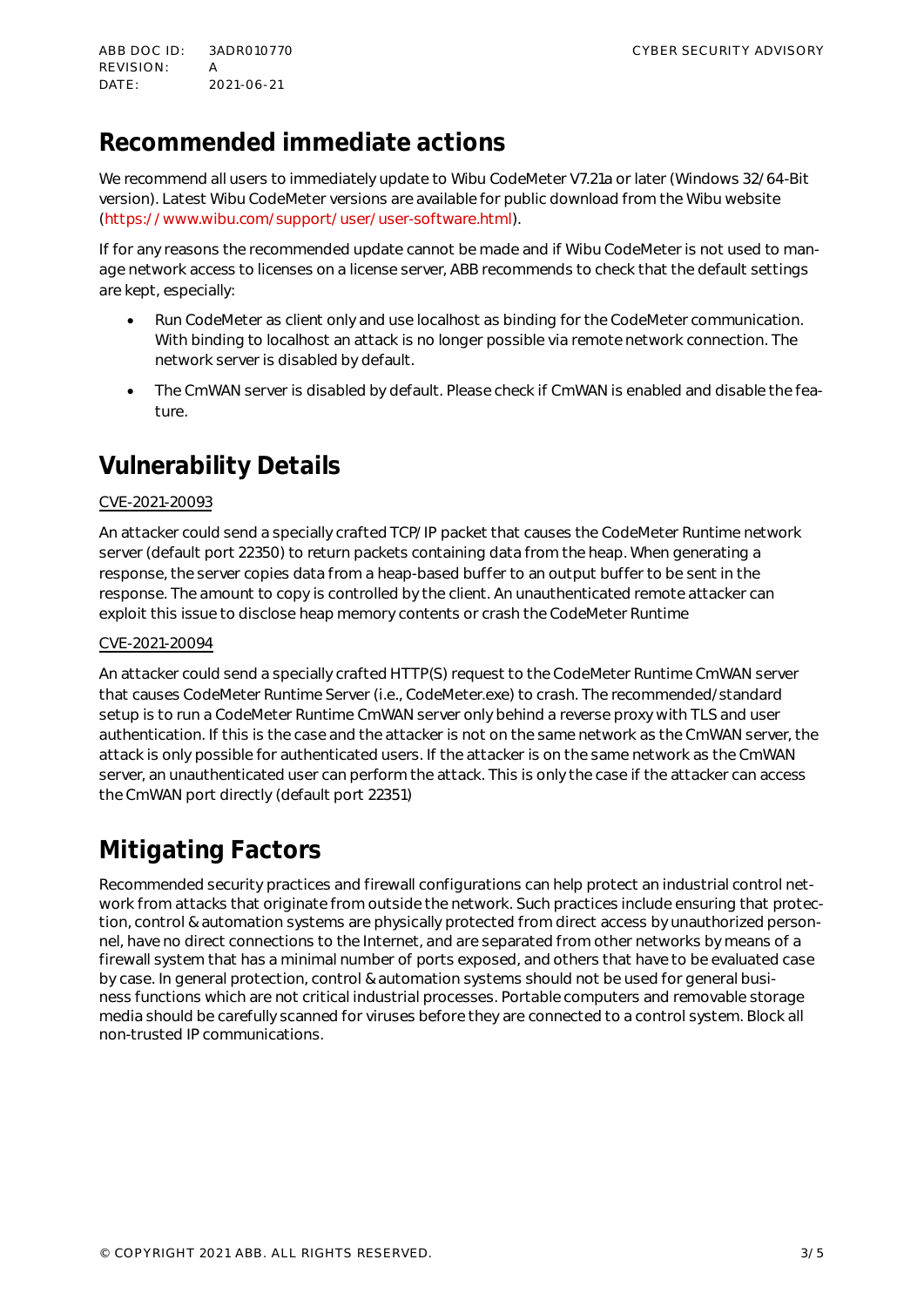ABB DOC ID: 3ADR010770 CYBER SECURITY ADVISORY REVISION: A DATE: 2021-06-21

To minimize the risk of exploitation of the CodeMeter vulnerabilities users should take these defensive measures:

- Locate the control system network behind a firewall and separate them from other networks.
- In environments where CodeMeter network license server is not in use, configure firewall to block access to port TCP 22350
- Block anomalous IP traffic by utilizing a combination of firewalls and intrusion prevention systems.
- Disable or block IP tunneling, both IPv6-in-IPv4 or IP-in-IP tunneling.
- Avoid exposure of the devices to the Internet and use secure methods like VPN when accessing them remotely.

### **Workarounds**

The vulnerabilities have been closed with Wibu CodeMeter V7.21a. Wibu CodeMeter V7.21a is available for download from the Wibu website.

It also will be integrated into the upcoming version of the affected software.

## **Frequently Asked Questions**

### **What is Wibu CodeMeter for Windows?**

Wibu CodeMeter for Windows is used by applications to manage licensing of these applications. The application validates the licensing of the applications on behalf of ABB. Wibu CodeMeter is installed as part of products mentioned in this document locally to users' computers.

### **What might an attacker use the vulnerability to do?**

An attacker who successfully exploited these vulnerabilities could cause Wibu CodeMeter License Server to crash or eventually read data from heap memory

### **How could an attacker exploit the vulnerability?**

An attacker could try to exploit the vulnerability by creating a specially crafted message and sending the message to an affected system node. This would require that the attacker has access to the system network, by connecting to the network either directly or through a wrongly configured or penetrated firewall, or that he installs malicious software on a system node or otherwise infects the network with malicious software. Recommended practices help mitigate such attacks, see section Mitigating Factors above.

### **Could the vulnerability be exploited remotely?**

Yes, an attacker who has network access to an affected system node could exploit this vulnerability. Recommended practices include that process control systems are physically protected, have no direct connections to the Internet, and are separated from other networks by means of a firewall system that has a minimal number of ports exposed.

### **When this security advisory was issued, had ABB received any reports that this vulnerability was being exploited?**

No, ABB had not received any information indicating that this vulnerability had been exploited when this security advisory was originally issued.